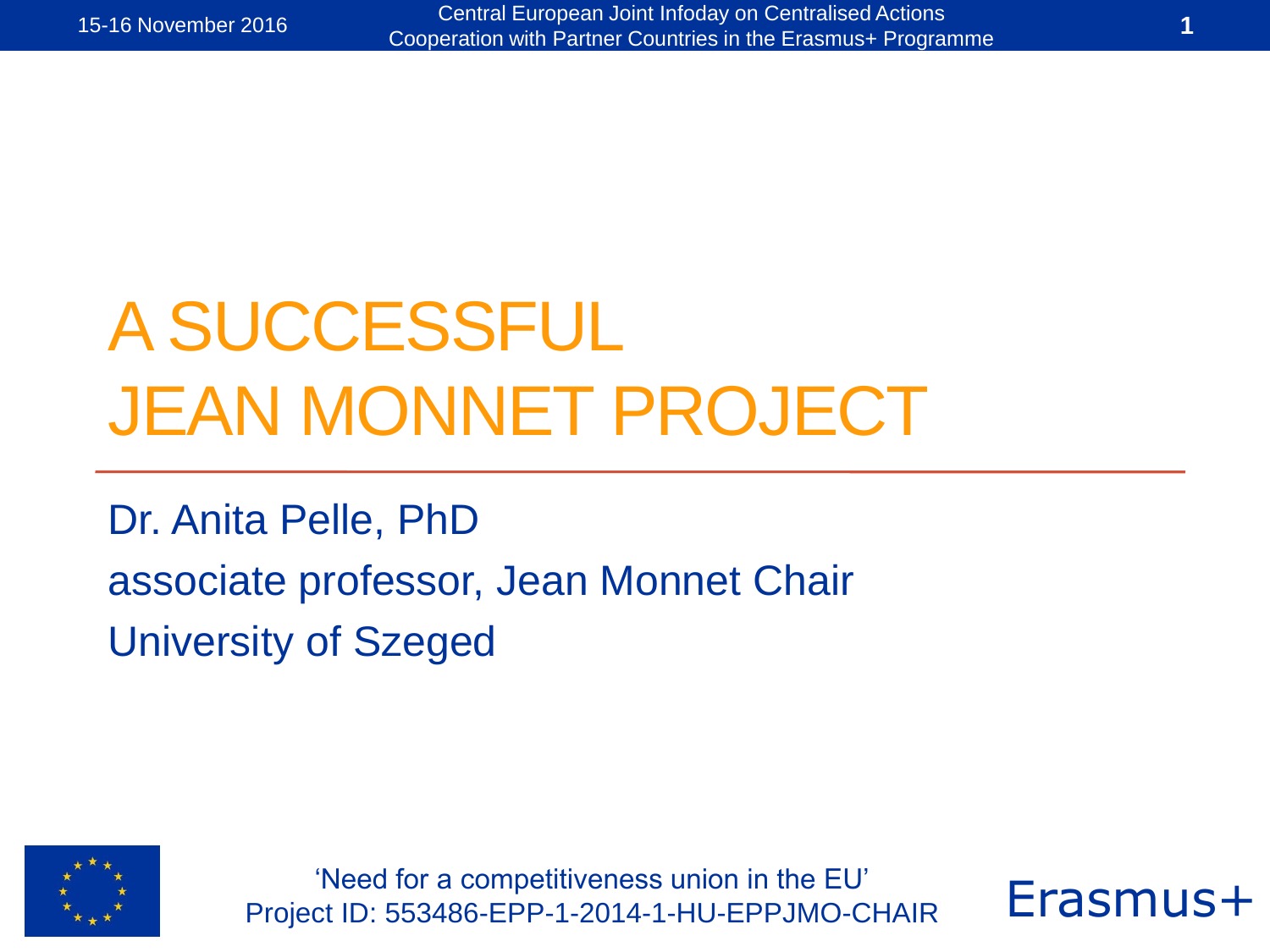## Motivations and preparations

- I have been studying European economic integration since 1998
- In the course of my work, I have regularly come across persons, publications, and events related to the Jean Monnet Programme
- I submitted a Jean Monnet Chair application in 2014 and my project was supported
- Antecedents:
	- 2002-2005: doctoral studies in European economic integration
	- 2003-2010: PhD dissertation on competition regulation in the EU internal market
	- 2013-2014: National Excellence Programme support for post-doctoral research on varieties of competition in the EU internal market
- Topic of JMC proposal and research: the diverging trends in post-crisis EU economy



'Need for a competitiveness union in the EU' Project ID: 553486-EPP-1-2014-1-HU-EPPJMO-CHAIR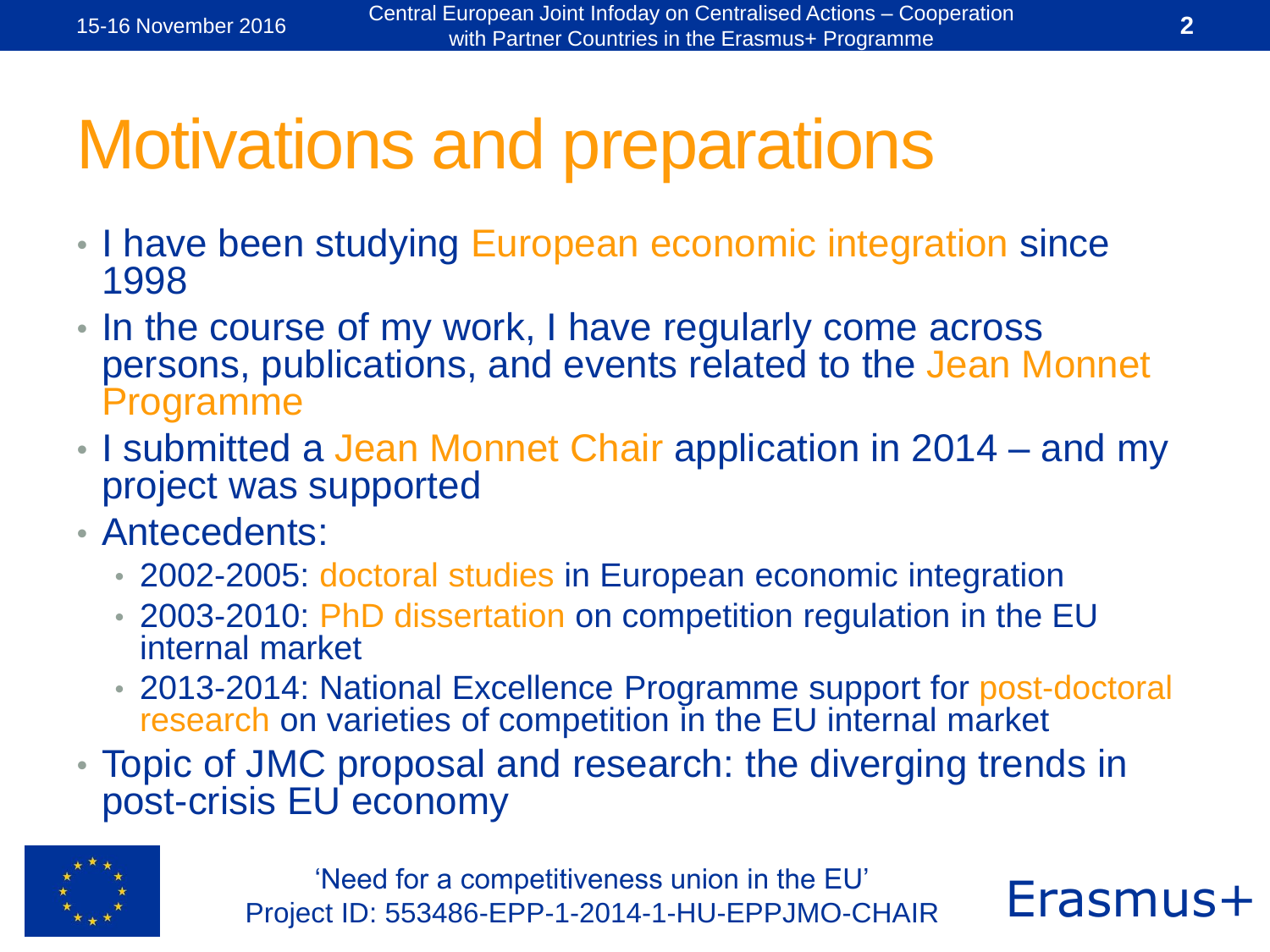15-16 November 2016 Central European Joint Infoday on Centralised Actions – Cooperation with Partner Countries in the Erasmus+ Programme **<sup>3</sup>**

#### Some of my Jean Monnet research findings

- In pre-crisis EU periphery was converging to the core
- The crisis has put and end to the converging trends
- Instead, there is divergence
- The core enjoys stuctural competitiveness, the periphery is constrained in cost-competitiveness
- If the diverging trends persist, they put risks to the future of the EU (by undermining its integrity)
- What are the reasons for this? What can be done? – I am entering scientific and policy discussions on the issue

#### **Accumulated growth in certain groups of EU member states, 1999-2015, %**





'Need for a competitiveness union in the EU' Project ID: 553486-EPP-1-2014-1-HU-EPPJMO-CHAIR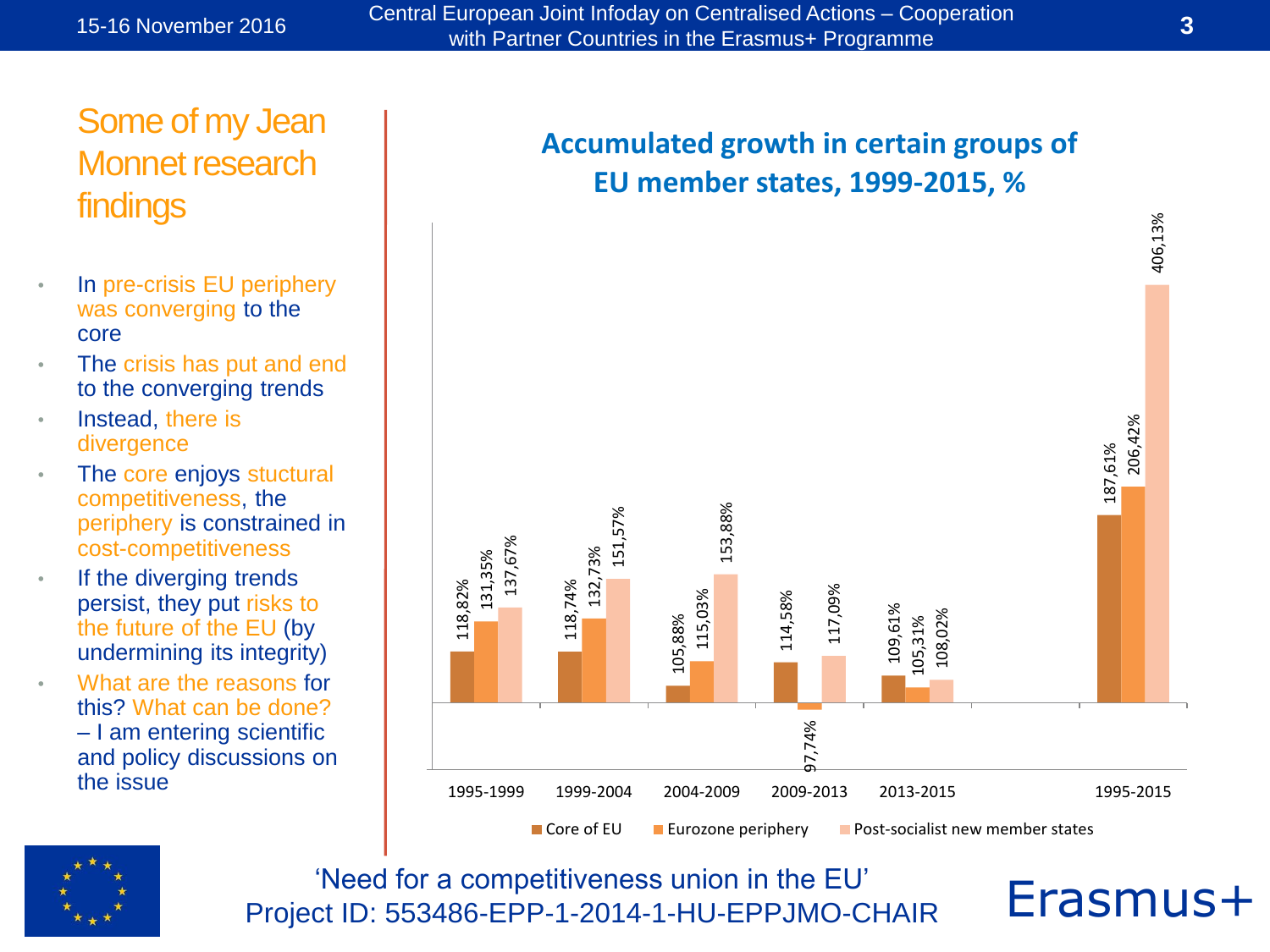### My Jean Monnet project and my university activities

- I have been teaching and researching on the EU economy for many years
	- Economy of the EU; European Economic and Monetary Union; Research and Development in the EU; European Business Environment
- Since 2014, I have been coordinating our Master in International Economy and Business
	- Predecessor: Master in European Economic Integration
	- European focus (EU economy, business environment, policies)
- In my proposal, I committed myself to establishing a research group with involving young researchers
	- student assistants (MA students), PhD students, young colleagues
- I am drafting multi-layer educational contents on European economy
- Numerous appearances before University public
	- discussions, interviews, EP to Campus, students' events, inviting guests in my role as JMC



'Need for a competitiveness union in the EU' Project ID: 553486-EPP-1-2014-1-HU-EPPJMO-CHAIR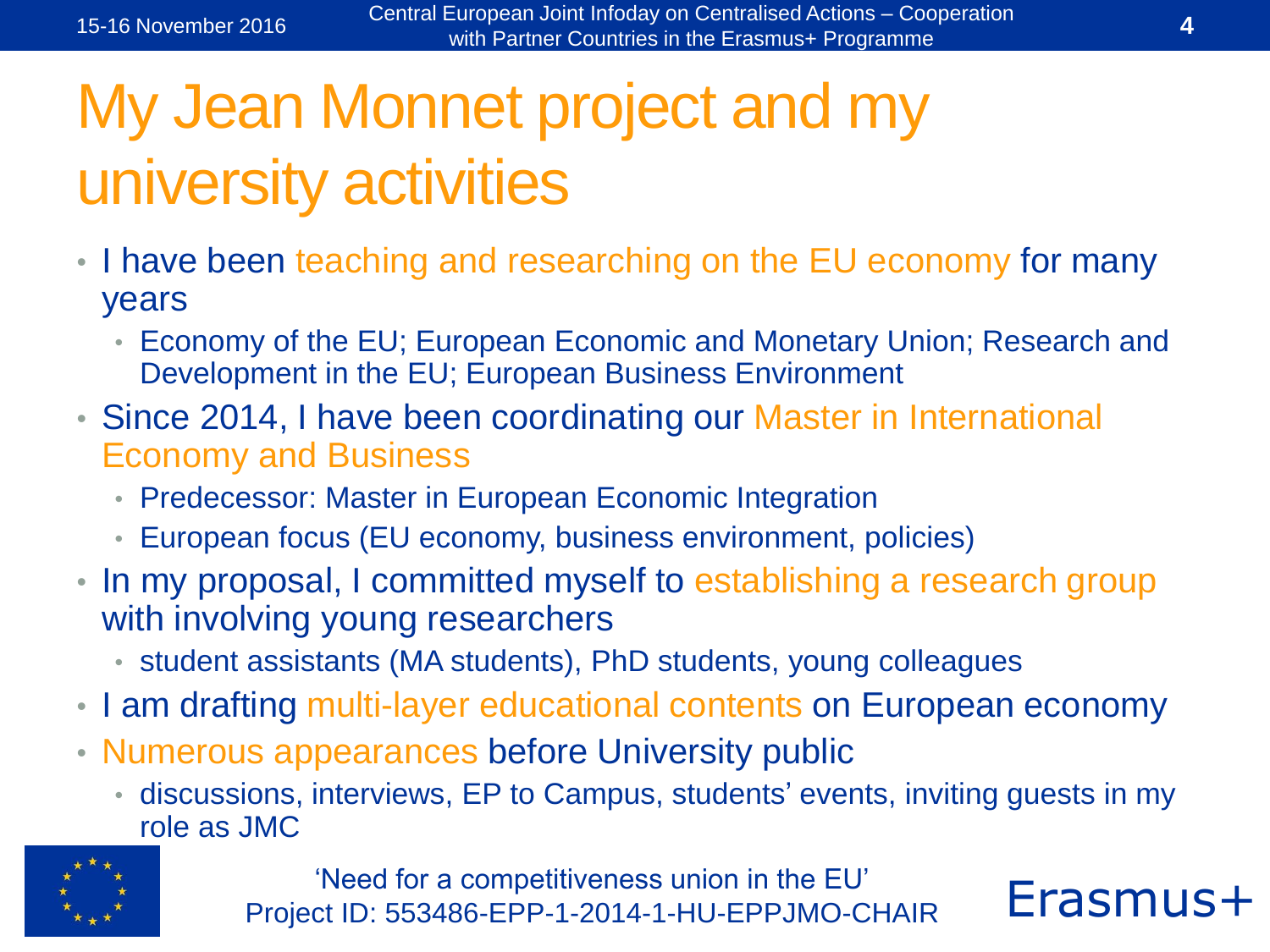#### The value added of being a Jean Monnet **Chair**

• The financial support has allowed me to participate at high-rank conferences

COUNCIL for **EUROPEAN STUDIES** 





JEAN MONNET SEMINAR "EU À LA CARTE?"

Malmö, Sweden, 19 - 21 June 2016

• I have been able to join scientific associations and publish in highrank journals









• Through the Jean Monnet Community, I have met great scholars whom I've started to work with



'Need for a competitiveness union in the EU' Project ID: 553486-EPP-1-2014-1-HU-EPPJMO-CHAIR

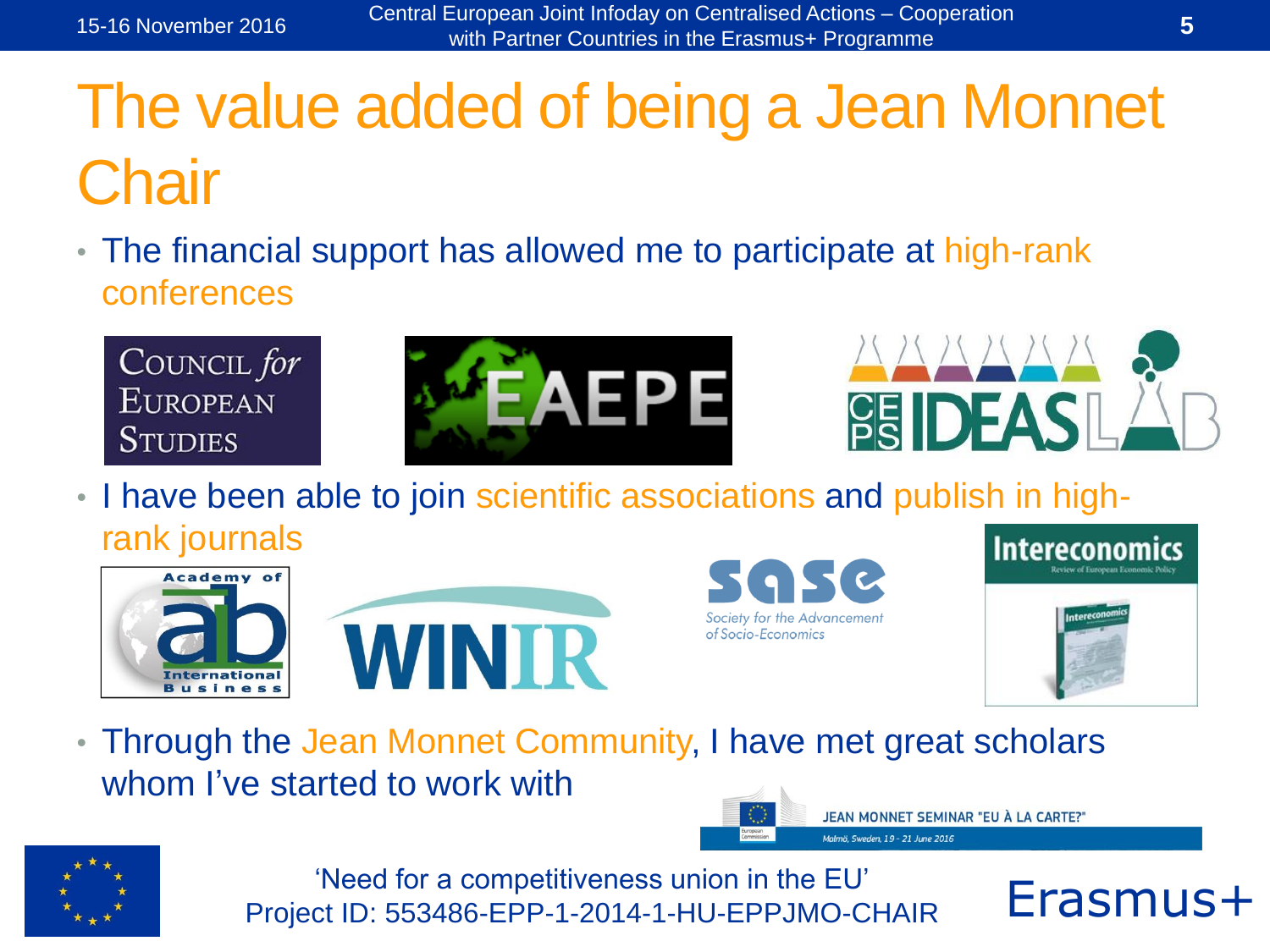### My recommendations to potential applicants

- Apply only at the stage of your professional life when you already have some experience behind you
- Identify your own strengths on which to build your planned proposal
- Provide a well-defined topic in your application around which you can organise your planned activities
- Be realistic with your commitments (in order to avoid 'built-in failure') but be ambitious at the same time (especially regarding your outreach and value added)
- JMC runs for 3 years thoroughly think through what you want and can achieve in that time span
- Leave yourself enough time to draft your proposal; it is huge work in itself!



'Need for a competitiveness union in the EU' Project ID: 553486-EPP-1-2014-1-HU-EPPJMO-CHAIR